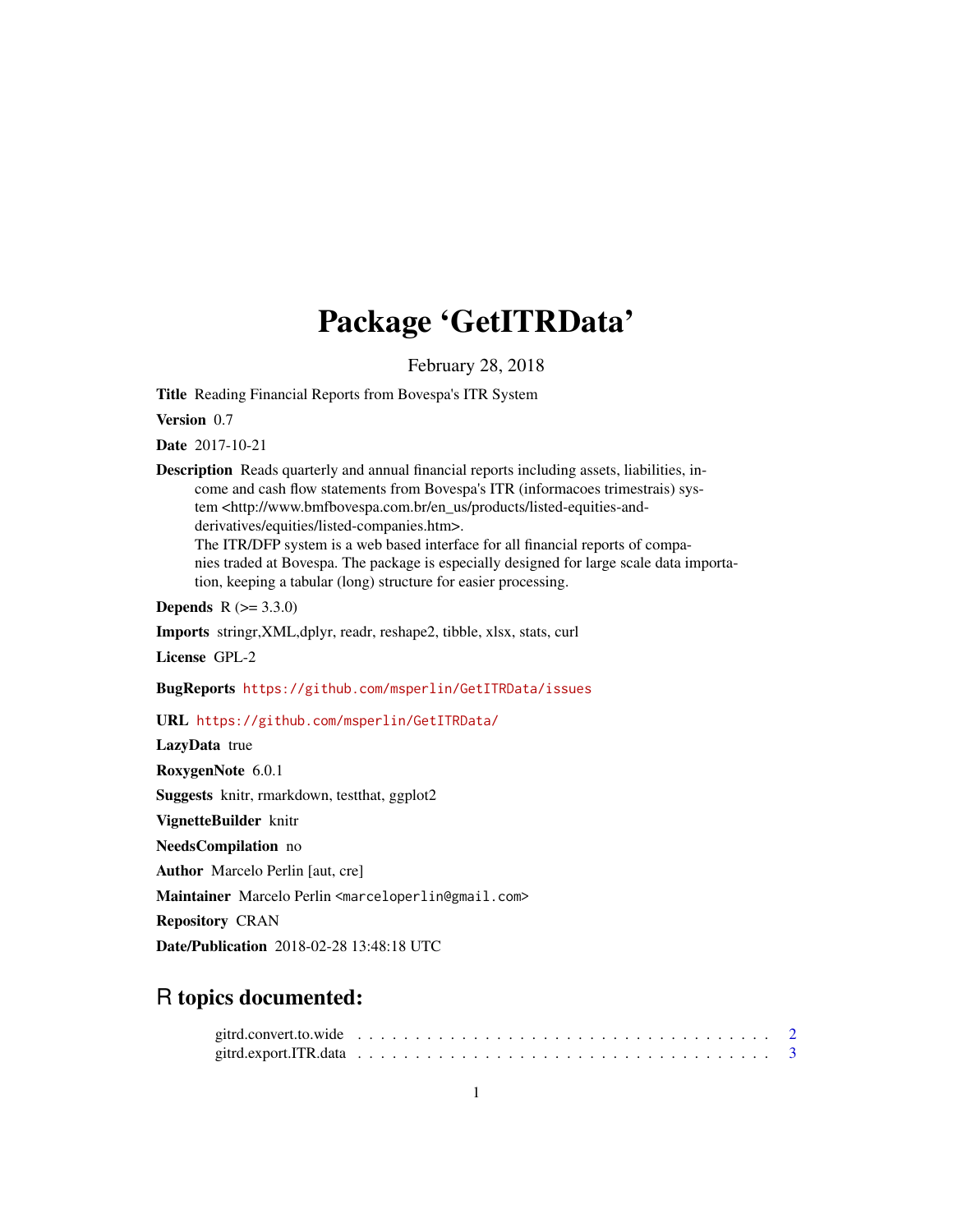### <span id="page-1-0"></span>2 gitrd.convert.to.wide

| Index | 13 |
|-------|----|

gitrd.convert.to.wide *Converts a dataframe from gitr\_GetITRData to the wide format*

#### Description

Converts a dataframe from gitr\_GetITRData to the wide format

#### Usage

```
gitrd.convert.to.wide(data.in, data.in.cols = "original")
```
#### Arguments

| data.in      | Data frame with financial information                                |
|--------------|----------------------------------------------------------------------|
| data.in.cols | Which data to go in rows values ('original' or 'inflation adjusted') |

#### Value

A dataframe in the wide format

#### Examples

```
# get example data from RData file
my.f <- system.file('extdata/ExampleReport_Petrobras.RData', package = 'GetITRData')
load(my.f)
df.assets <- df.reports$fr.assets[[1]]
df.assets.wide <- gitrd.convert.to.wide(df.assets)
```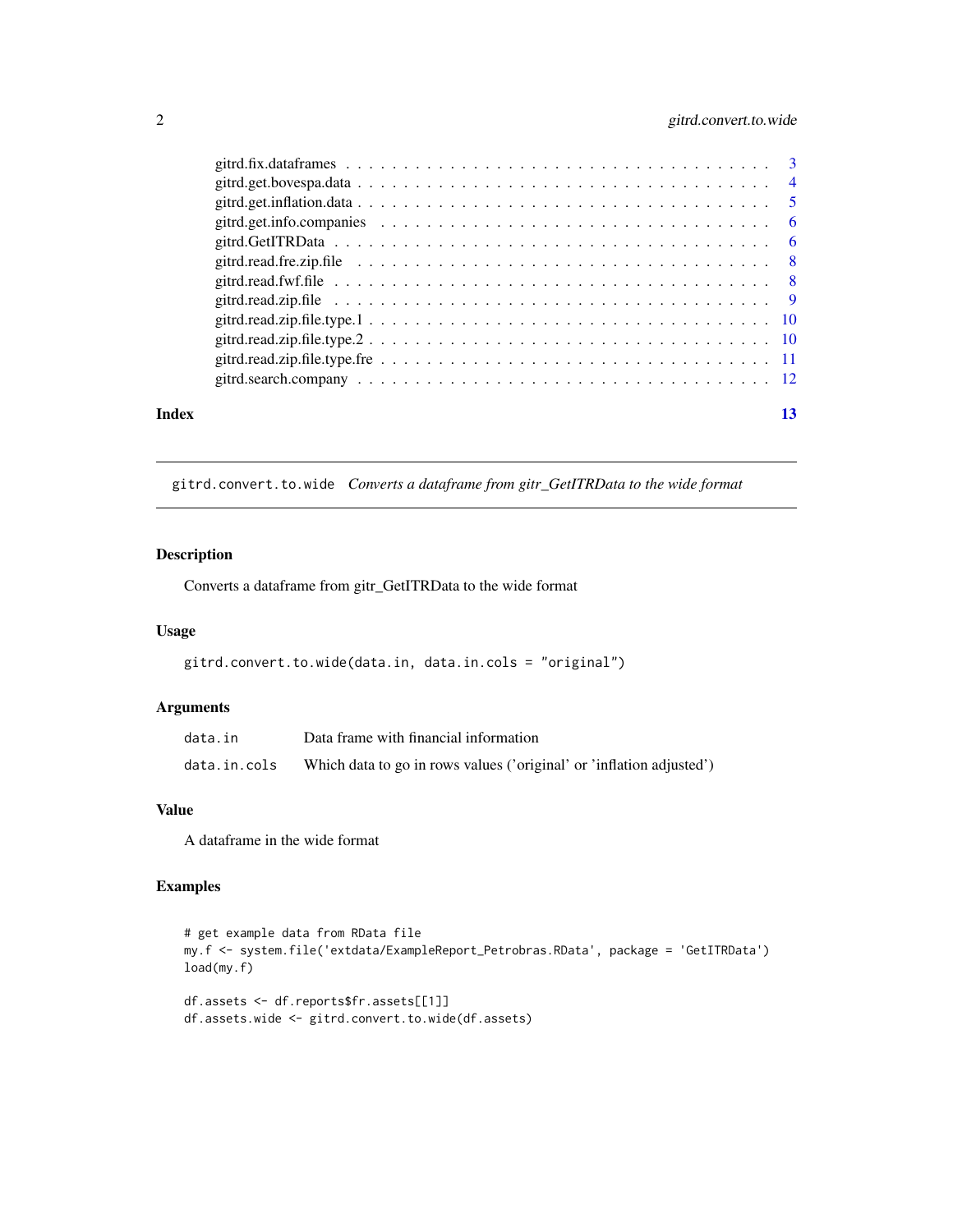<span id="page-2-0"></span>gitrd.export.ITR.data *Export tibble to an excel file*

#### Description

Export tibble to an excel file

#### Usage

```
gitrd.export.ITR.data(data.in, base.file.name = paste0("GetITRData_Export_",
  Sys.Date()), type.export = "xlsx", format.data = "wide")
```
#### **Arguments**

| data.in     | Tibble with financial information (output of gitrd.GetITRData)                         |
|-------------|----------------------------------------------------------------------------------------|
|             | base. file. name The basename of excel file (don't include extension)                  |
| type.export | The extension of the desired format (only 'xlsx' implemented so far)                   |
| format.data | The format of output. 'wide' (default) for a wide table and 'long' for a long<br>table |

#### Value

nothing

#### Examples

```
# get example data from RData file
my.f <- system.file('extdata/ExampleReport_Petrobras.RData', package = 'GetITRData')
load(my.f)
## Not run: # dontrun: keep cran check time short
gitrd.export.ITR.data(df.reports, base.file.name = 'MyExcelFile', format.data = 'wide')
## End(Not run)
```
gitrd.fix.dataframes *Fix dataframe for version issues and inflation measures (internal)*

#### Description

Fix dataframe for version issues and inflation measures (internal)

#### Usage

```
gitrd.fix.dataframes(df.in, inflation.index, df.inflation, max.levels = 3)
```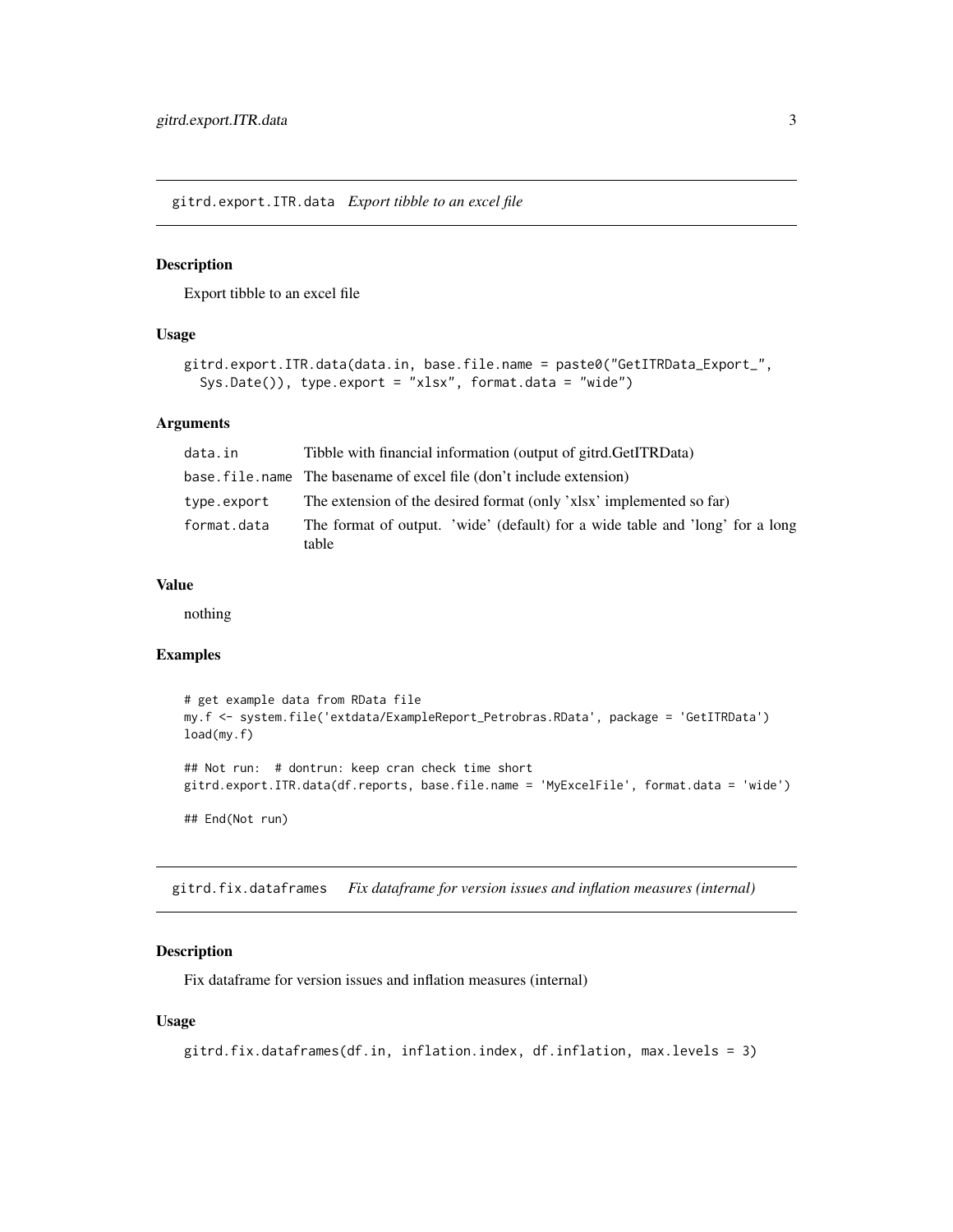#### <span id="page-3-0"></span>Arguments

| df.in           | A dataframe with financial statements                                                                                                                                                                                                                             |
|-----------------|-------------------------------------------------------------------------------------------------------------------------------------------------------------------------------------------------------------------------------------------------------------------|
| inflation.index |                                                                                                                                                                                                                                                                   |
|                 | Sets the inflation index to use for finding inflation adjusted values of all reports.<br>Possible values: 'dollar' (default) or 'IPCA', the brazilian main inflation index.<br>When using 'IPCA', the base date is set as the last date found in itr/dfp dataset. |
| df.inflation    | Dataframe with inflation data                                                                                                                                                                                                                                     |
| max.levels      | Sets the maximum number of levels of accounting items in financial reports                                                                                                                                                                                        |
|                 |                                                                                                                                                                                                                                                                   |

### Value

The fixed data.frame

#### Examples

```
#'
# get example data from RData file
my.f <- system.file('extdata/ExampleReport_Petrobras.RData', package = 'GetITRData')
load(my.f)
df.assets <- df.reports$fr.assets[[1]]
df.assets.fixed <- gitrd.fix.dataframes(df.assets,
                                        inflation.index = 'none',
                                        df.inflation = data.frame())
```
gitrd.get.bovespa.data

*Reads information for a company from B3 site*

#### Description

Given a CVM code, this function scrapes information from the company page.

#### Usage

gitrd.get.bovespa.data(my.id)

#### Arguments

my.id A CVM id

#### Value

A list with several dataframes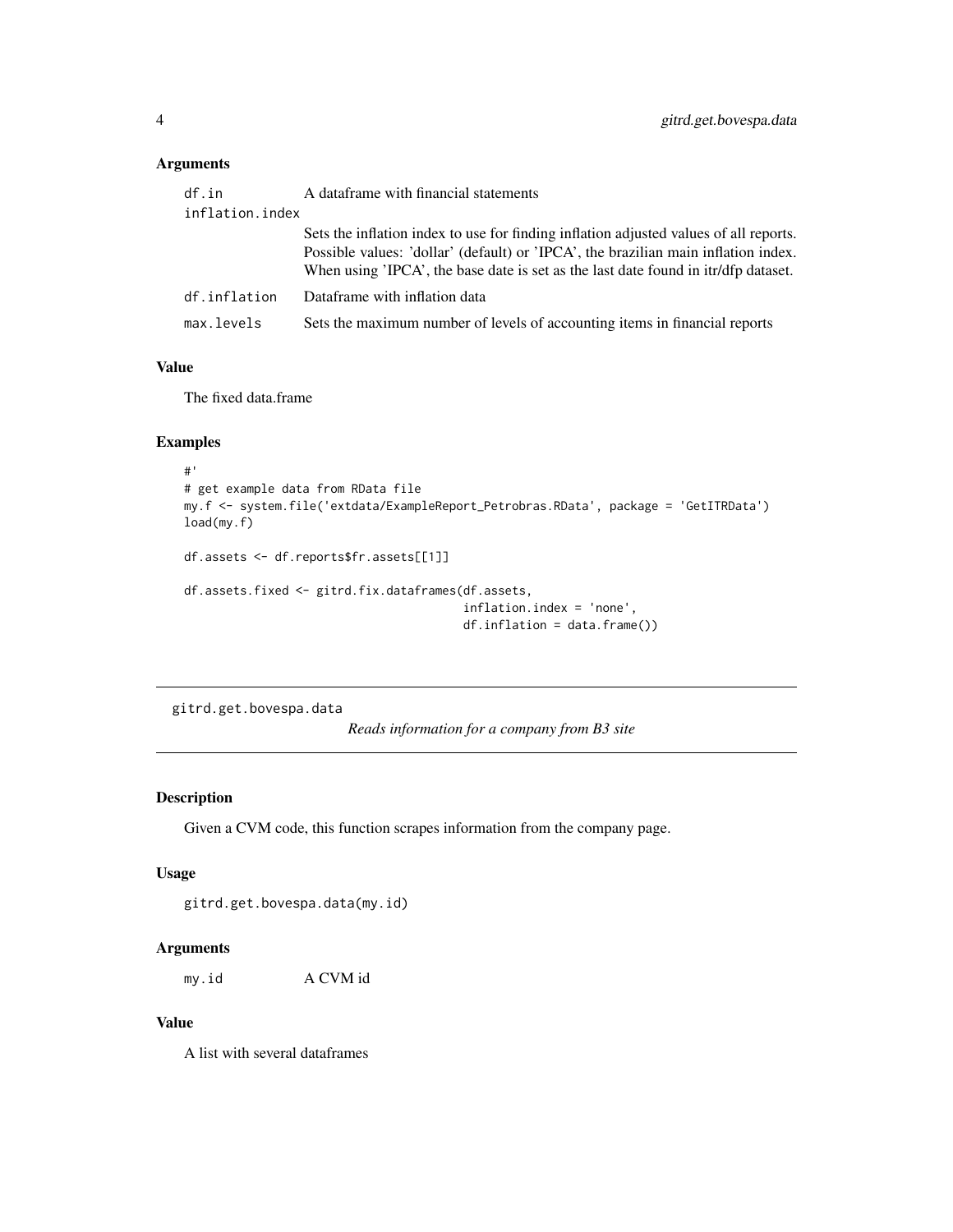#### <span id="page-4-0"></span>gitrd.get.inflation.data 5

#### Examples

```
## Not run: # keep cran check fast
l.info.PETR <- gitrd.get.dovespa.data(my.id = 9512)
str(l.info.PETR)
## End(Not run)
```
gitrd.get.inflation.data

*Downloads and read inflation data from github*

#### Description

Inflation data is available at git repo 'msperlin/GetITRData\_auxiliary'

#### Usage

gitrd.get.inflation.data(inflation.index)

#### Arguments

inflation.index

Sets the inflation index to use for finding inflation adjusted values of all reports. Possible values: 'dollar' (default) or 'IPCA', the brazilian main inflation index. When using 'IPCA', the base date is set as the last date found in itr/dfp dataset.

#### Value

A dataframe with inflation data

#### Examples

```
## Not run: # keep cran check fast
df.inflation <- gitrd.get.inflation.data('IPCA')
str(df.inflation)
```
## End(Not run)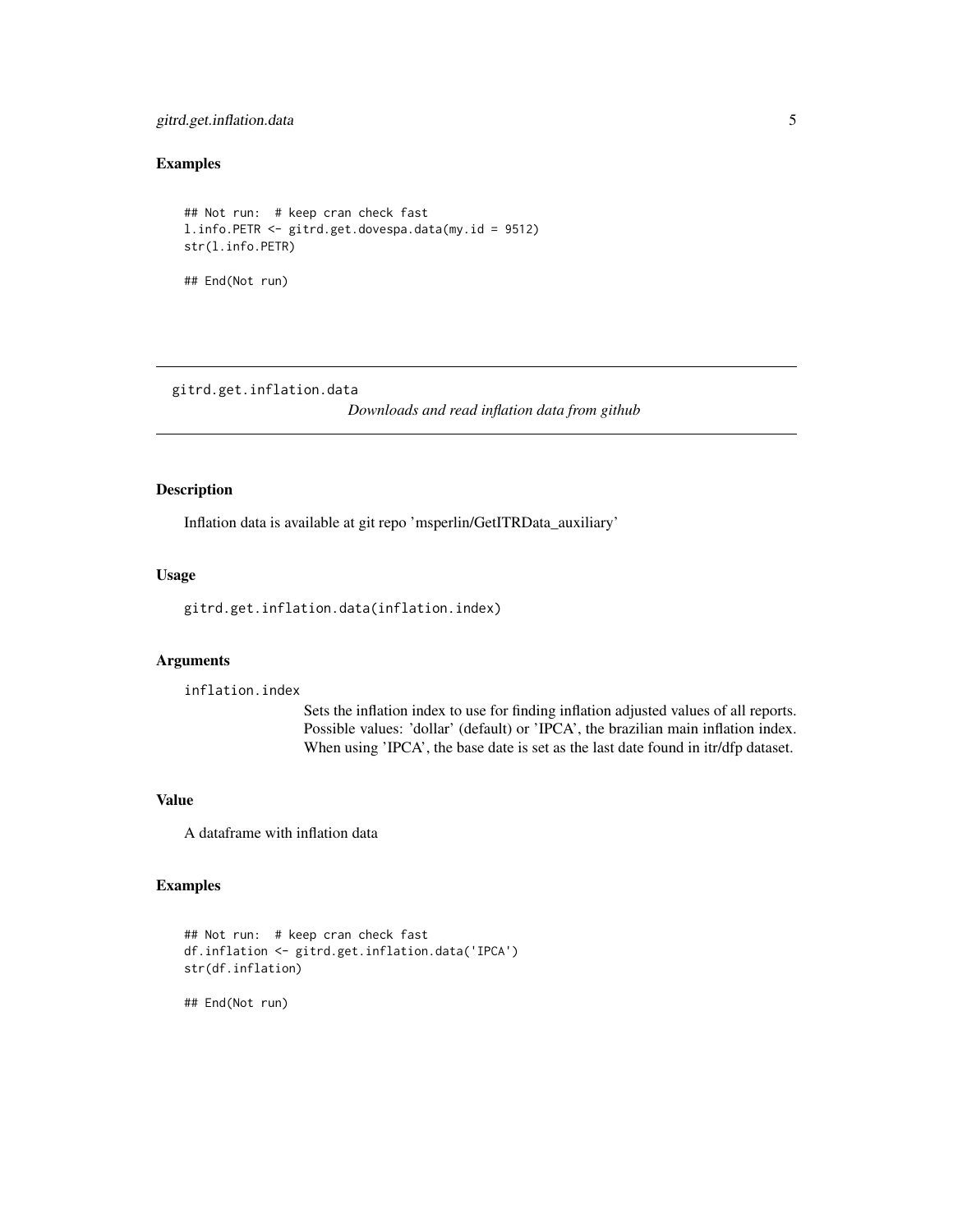```
gitrd.get.info.companies
```
*Reads up to date information about Bovespa companies from a github file*

#### Description

A csv file with information about available companies and time periods is downloaded from github and read. This file is updated periodically and manually by the author. When run for the first time in a R session, a .RDATA file containing the output of the function is saved in tempdir() for caching.

#### Usage

```
gitrd.get.info.companies(type.data = "companies_files")
```
#### Arguments

| type.data | A string that sets the type of information to be returned ('companies' or 'compa- |
|-----------|-----------------------------------------------------------------------------------|
|           | nies files'). If 'companies', it will return a dataframe with several information |
|           | about companies, but without download links.                                      |

#### Value

A dataframe with several information about Bovespa companies

#### Examples

```
## Not run: # keep cran check fast
df.info <- gitrd.get.info.companies()
str(df.info)
```
## End(Not run)

gitrd.GetITRData *Downloads and reads financial reports from Bovespa*

#### Description

Quarterly and annual financial reports are downloaded from B3 for a combination of companies and time period. The easist way to get started with gitrd.GetITRData is looking for the official name of traded companies using function gitrd.search.company('nametolookfor'). Alternatively, you can use function gitrd.get.info.companies('companies') to import a dataframe with information for all available companies and time periods.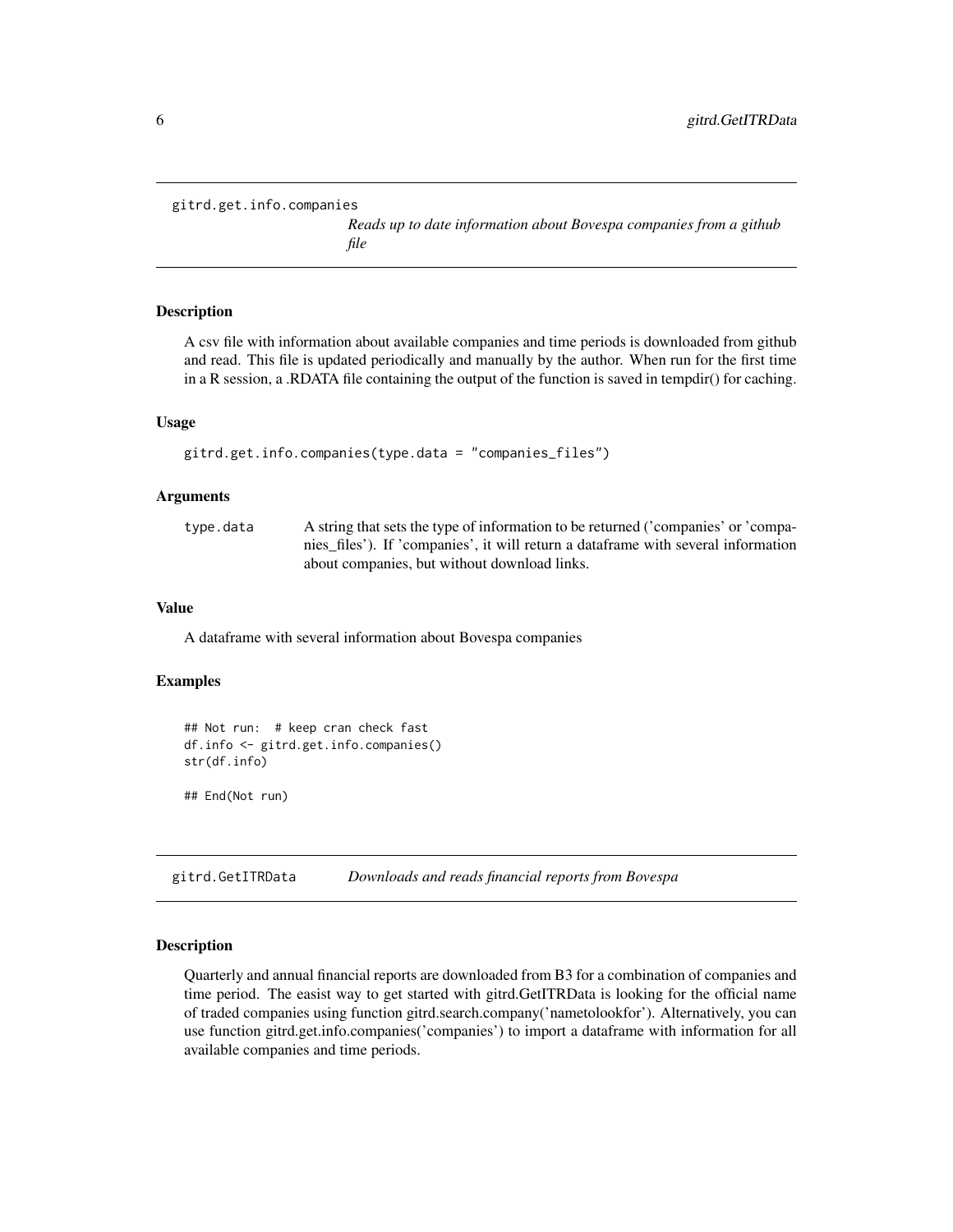#### gitrd.GetITRData 7

#### Usage

```
gitrd.GetITRData(name.companies, first.date = Sys.Date() - 12 \times 30,
  last.date = Sys.Date(), type.info = "individual",
 periodicy.fin.report = "annual", inflation.index = "dollar",
  max.levels = 3, folder.out = tempdir(), be.quiet = FALSE)
```
#### Arguments

|                      | name.companies Official names of companies to get financial reports (e.g. 'ELETROPAULO<br>METROPOLITANA EL.S.PAULO S.A'). Names of companies can be found us-                                                                                                                                                                 |  |  |  |  |  |
|----------------------|-------------------------------------------------------------------------------------------------------------------------------------------------------------------------------------------------------------------------------------------------------------------------------------------------------------------------------|--|--|--|--|--|
|                      | ing function gitrd.search.company('nametolookfor') or gitrd.get.info.companies('companies')                                                                                                                                                                                                                                   |  |  |  |  |  |
| first.date           | First date (YYYY-MM-DD) to get data. Character or Date. E.g. first.date =<br>$'2010-01-01'.$                                                                                                                                                                                                                                  |  |  |  |  |  |
| last.date            | Last date (YYYY-MM-DD) to get data. Character or Date. E.g. last.date $=$<br>$'2017-01-01'.$                                                                                                                                                                                                                                  |  |  |  |  |  |
| type.info            | Type of financial statements, 'individual' (default) or 'consolidated'. Argument<br>can be a single value or a vector with the same length as name.companies. The<br>individual type only includes financial statements from the company itself, while<br>consolidated statements adds information about controlled companies |  |  |  |  |  |
| periodicy.fin.report |                                                                                                                                                                                                                                                                                                                               |  |  |  |  |  |
|                      | The frequency of financial reports: 'annual' (default) or 'quarterly'                                                                                                                                                                                                                                                         |  |  |  |  |  |
| inflation.index      |                                                                                                                                                                                                                                                                                                                               |  |  |  |  |  |
|                      | Sets the inflation index to use for finding inflation adjusted values of all reports.<br>Possible values: 'dollar' (default) or 'IPCA', the brazilian main inflation index.<br>When using 'IPCA', the base date is set as the last date found in itr/dfp dataset.                                                             |  |  |  |  |  |
| max.levels           | Sets the maximum number of levels of accounting items in financial reports                                                                                                                                                                                                                                                    |  |  |  |  |  |
| folder.out           | Folder where to download and manipulate the zip files. Default = $tempdir()$                                                                                                                                                                                                                                                  |  |  |  |  |  |
| be.quiet             | Should the function output information about progress? TRUE (default) or<br><b>FALSE</b>                                                                                                                                                                                                                                      |  |  |  |  |  |
|                      |                                                                                                                                                                                                                                                                                                                               |  |  |  |  |  |

#### Value

A tibble (dataframe with lists) object with all gathered financial statements, with each company as a row in the tibble.

#### Examples

```
## Not run: #dontrun: keep cran check time short
name.companies <- 'ELETROPAULO METROPOLITANA EL.S.PAULO S.A'
first.date <- '2005-01-01'
last.date <- '2006-01-01'
df.statements <- gitrd.GetITRData(name.companies = name.companies,
                                  first.date = first.date,
                                  last.date = last.date)
```
## End(Not run)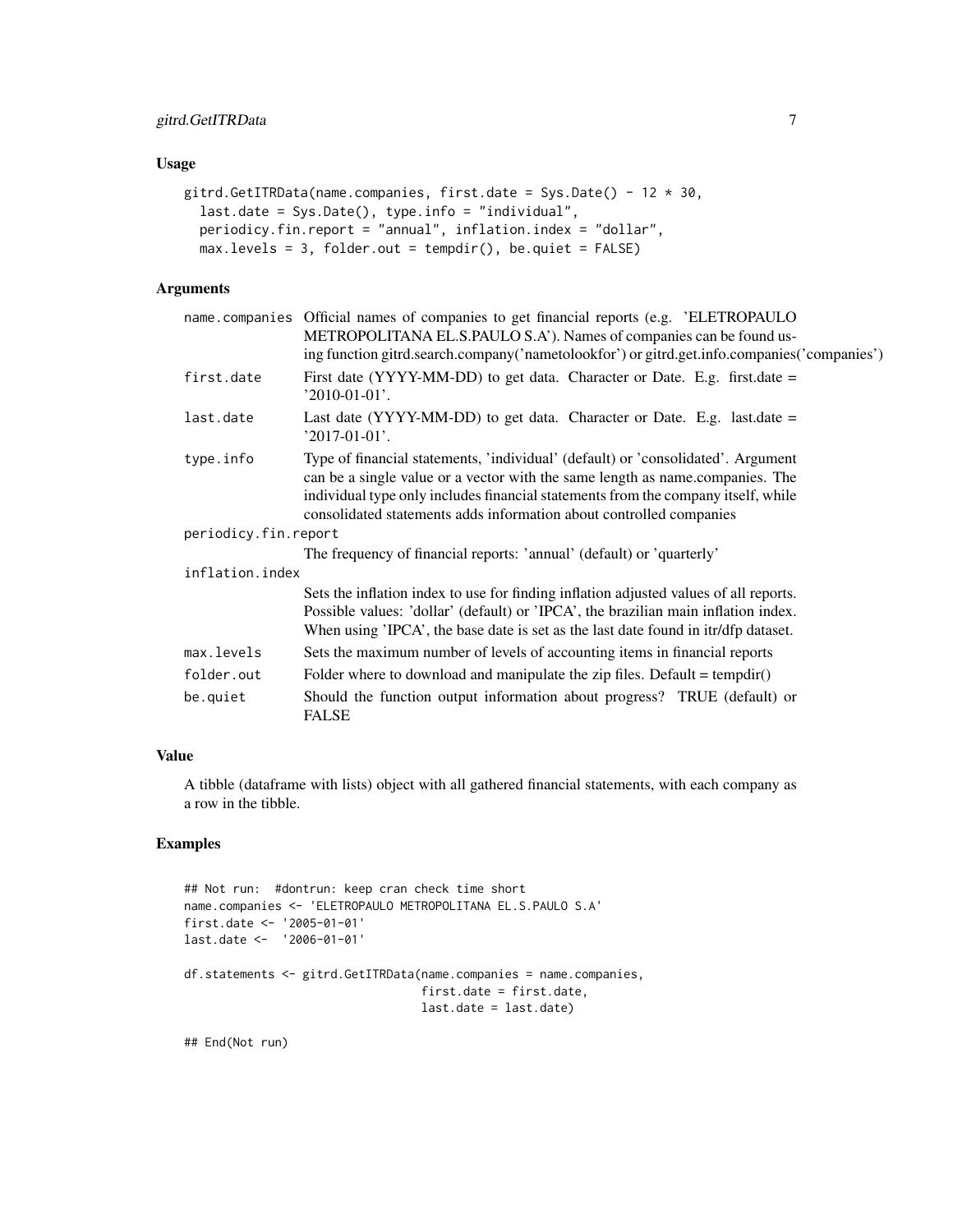```
gitrd.read.fre.zip.file
```
*Reads a single zip file downloaded from Bovespa*

#### Description

Reads a single zip file downloaded from Bovespa

#### Usage

```
gitrd.read.fre.zip.file(my.zip.file, folder.to.unzip = tempdir(),
  l.other.info)
```
#### Arguments

| my.zip.file     | Full path to zip file                       |
|-----------------|---------------------------------------------|
| folder.to.unzip |                                             |
|                 | Folder to unzip files (default = tempdir()) |
| l.other.info    | Other information as a list                 |

#### Value

A list with several dataframes containing financial statements

#### Examples

```
my.f <- system.file('extdata/434_ARAC_2008-09-30.zip', package = 'GetITRData')
```

```
my.l <- gitrd.read.zip.file(my.f, id.type = 'before 2011', type.fin.report = 'itr')
print(my.l)
```
gitrd.read.fwf.file *Reads FWF file from bovespa (internal)*

#### Description

Reads FWF file from bovespa (internal)

#### Usage

gitrd.read.fwf.file(my.f, type.fin.report)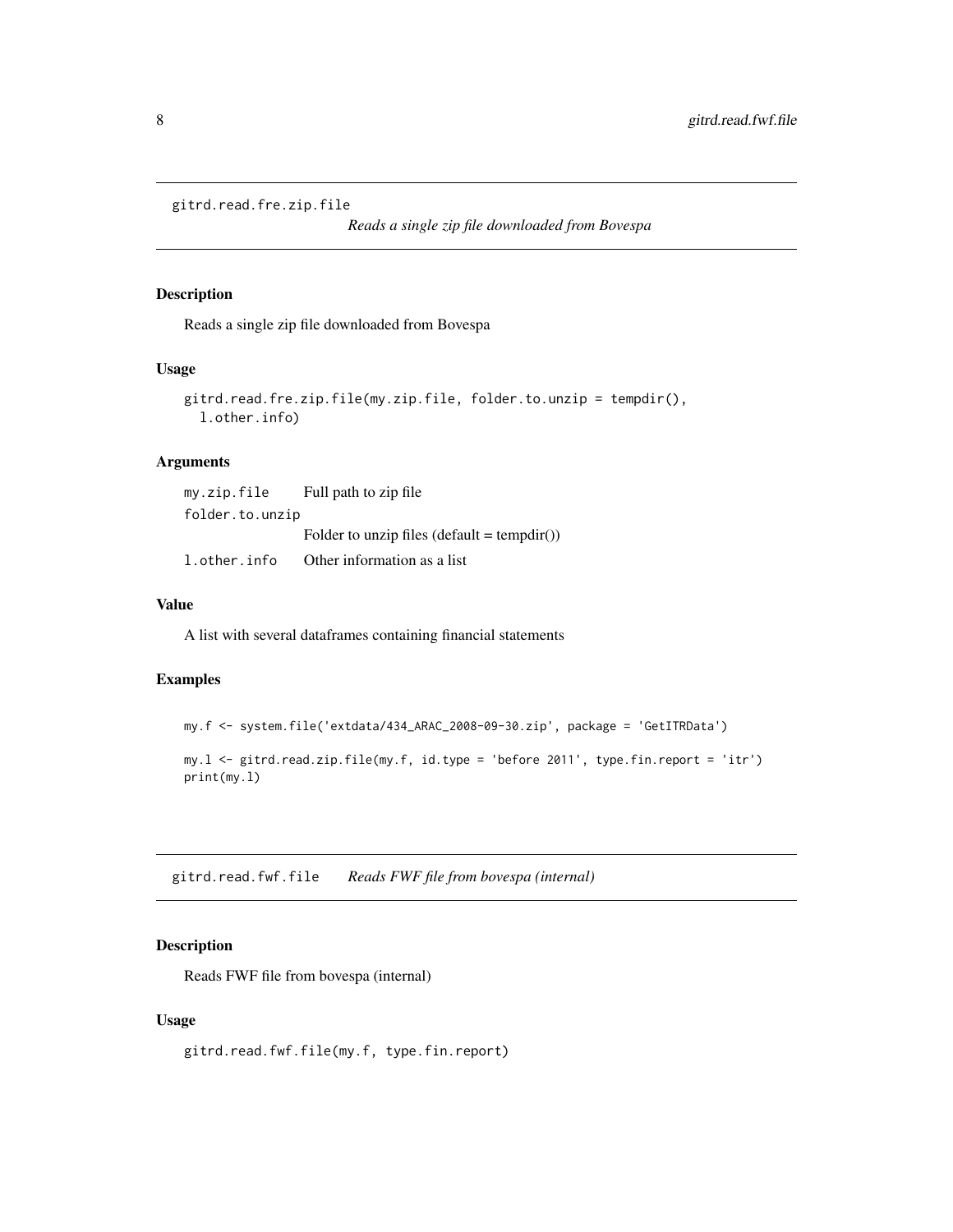#### <span id="page-8-0"></span>gitrd.read.zip.file 9

#### Arguments

| my.f            | File to be read                                              |
|-----------------|--------------------------------------------------------------|
| type.fin.report |                                                              |
|                 | Peridodicy of fin data ('itr' - quarterly or 'dfp' - annual) |

#### Value

A dataframe with data

#### Examples

```
my.f <- system.file('extdata/ITRBPAE.001', package = 'GetITRData')
df.assets <- gitrd.read.fwf.file(my.f, type.fin.report = 'itr')
```
gitrd.read.zip.file *Reads a single zip file downloaded from Bovespa*

#### Description

Reads a single zip file downloaded from Bovespa

#### Usage

```
gitrd.read.zip.file(my.zip.file, folder.to.unzip = tempdir(), id.type,
  type.fin.report)
```
#### Arguments

```
my.zip.file Full path to zip file
folder.to.unzip
                 Folder to unzip files (detault = tempdir())id.type The type of file structure ('after 2011' or 'before 2011')
type.fin.report
                 Peridodicy of fin data ('itr' - quarterly or 'dfp' - annual)
```
#### Value

A list with several dataframes containing financial statements

#### Examples

```
my.f <- system.file('extdata/434_ARAC_2008-09-30.zip', package = 'GetITRData')
my.l <- gitrd.read.zip.file(my.f, id.type = 'before 2011', type.fin.report = 'itr')
print(my.l)
```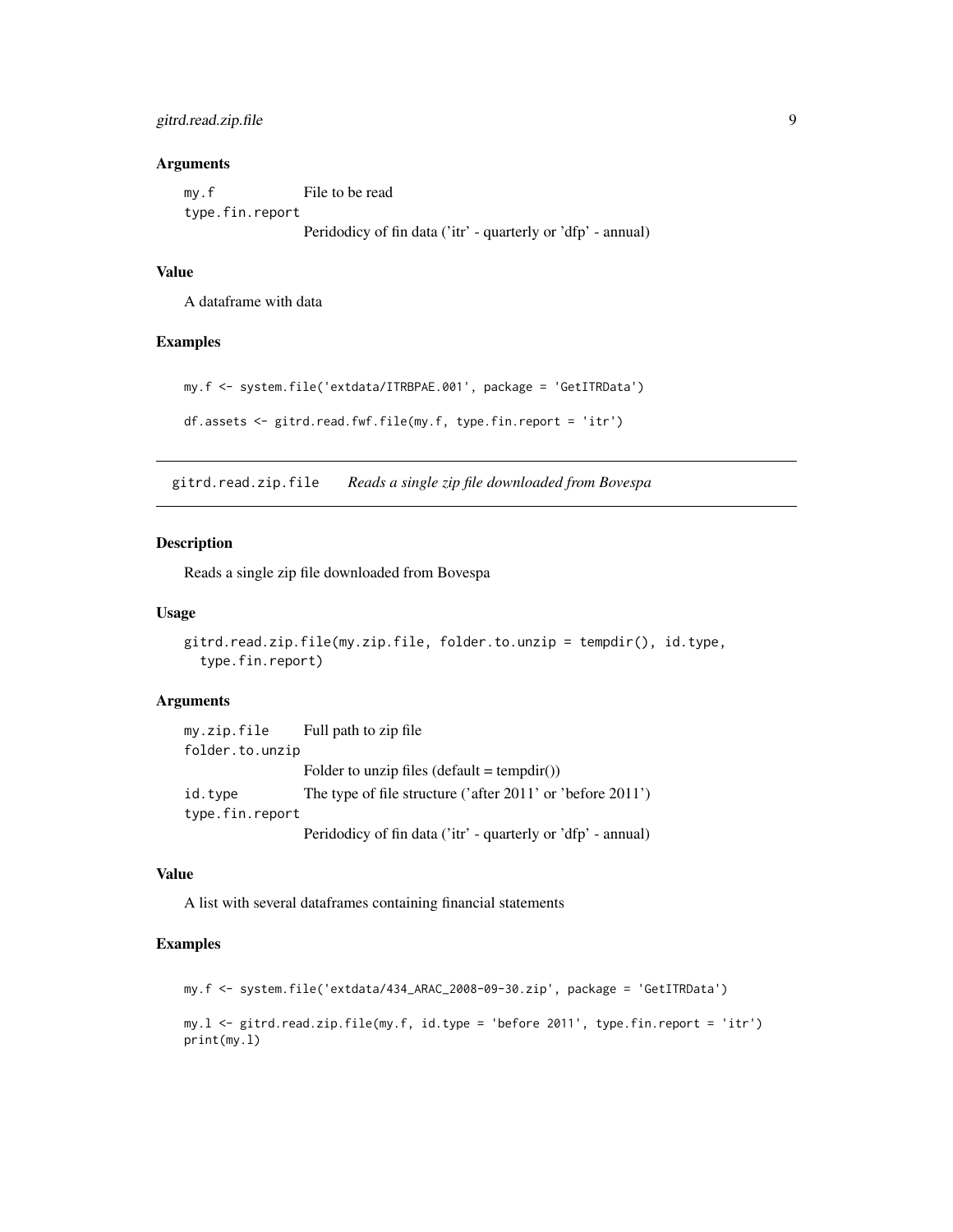<span id="page-9-0"></span>gitrd.read.zip.file.type.1

*Reads folder for zip file post 2011 (internal)*

#### Description

Reads folder for zip file post 2011 (internal)

#### Usage

```
gitrd.read.zip.file.type.1(rnd.folder.name, folder.to.unzip = tempdir(),
  type.fin.report)
```
#### Arguments

rnd.folder.name

Folder where unzipped files are available

folder.to.unzip

Folder to unzip files  $(detault = tempdir())$ 

type.fin.report

Peridodicy of fin data ('itr' - quarterly or 'dfp' - annual)

#### Value

A list with financial statements

#### Examples

# no example (this functions not used directly)

gitrd.read.zip.file.type.2

*Reads folder for zip file pre 2011 (internal)*

#### Description

Reads folder for zip file pre 2011 (internal)

#### Usage

```
gitrd.read.zip.file.type.2(rnd.folder.name, folder.to.unzip = tempdir(),
  type.fin.report)
```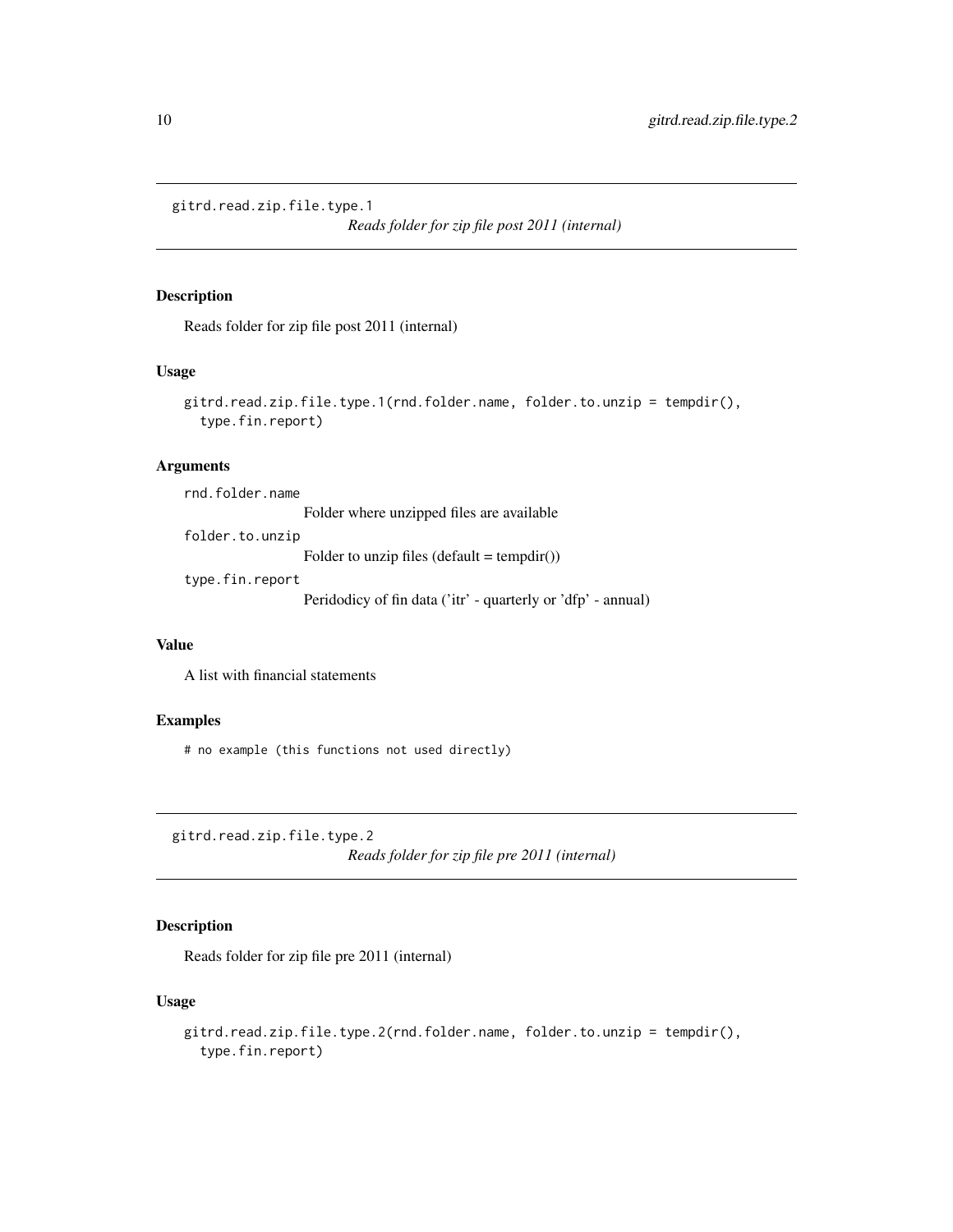#### <span id="page-10-0"></span>Arguments

rnd.folder.name Folder where unzipped files are available folder.to.unzip Folder to unzip files  $(detault = tempdir())$ type.fin.report Peridodicy of fin data ('itr' - quarterly or 'dfp' - annual)

### Value

A list with financial statements

#### Examples

# no example (this functions not used directly)

gitrd.read.zip.file.type.fre *Reads folder for zip file post 2011 (internal)*

#### Description

Reads folder for zip file post 2011 (internal)

#### Usage

gitrd.read.zip.file.type.fre(rnd.folder.name, folder.to.unzip = tempdir())

#### Arguments

rnd.folder.name

Folder where unzipped files are available

folder.to.unzip

Folder to unzip files  $(detault = tempdir())$ 

#### Value

A list with financial statements

#### Examples

# no example (this functions not used directly)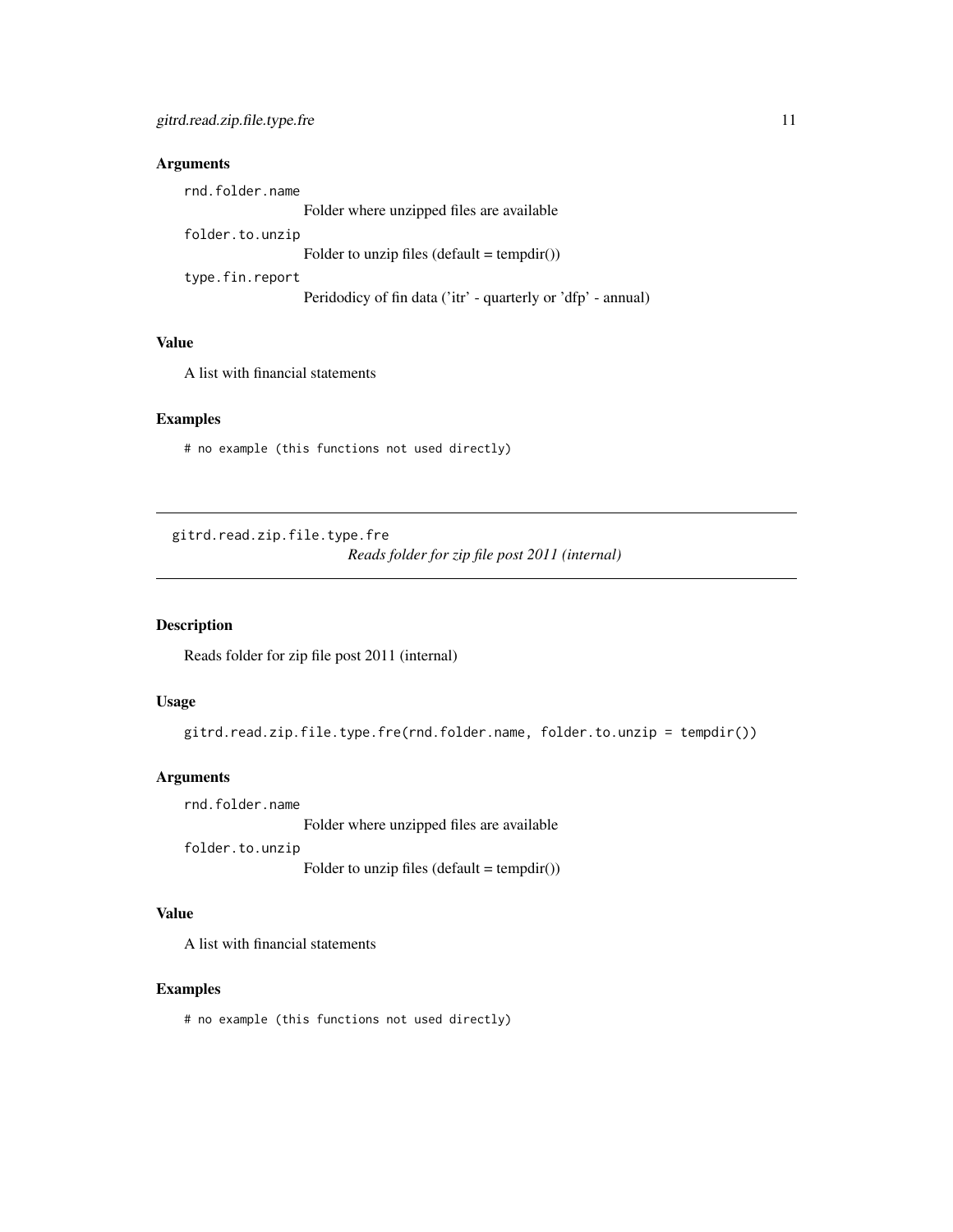<span id="page-11-0"></span>gitrd.search.company *Helps users search for a company name*

#### Description

Helps users search for a company name

#### Usage

gitrd.search.company(char.to.search)

#### Arguments

char.to.search Character for partial matching

#### Value

Names of found companies

#### Examples

## Not run: # dontrun: keep cran check fast gitrd.search.company('GERDAU')

## End(Not run)